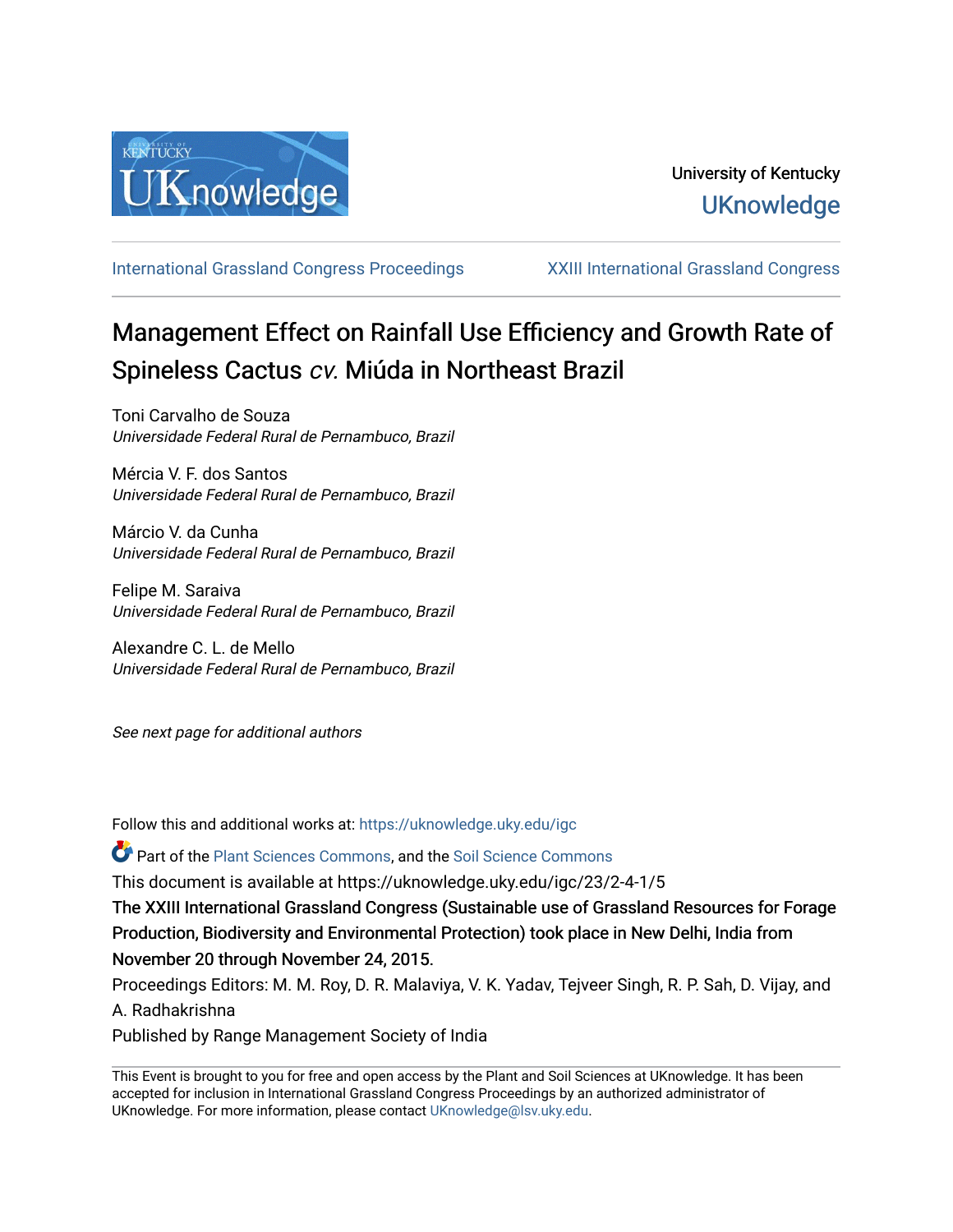# Presenter Information

Toni Carvalho de Souza, Mércia V. F. dos Santos, Márcio V. da Cunha, Felipe M. Saraiva, Alexandre C. L. de Mello, Mário de Andrade Lira, Ivan Ferraz, and José C. B. Dubeux Jr.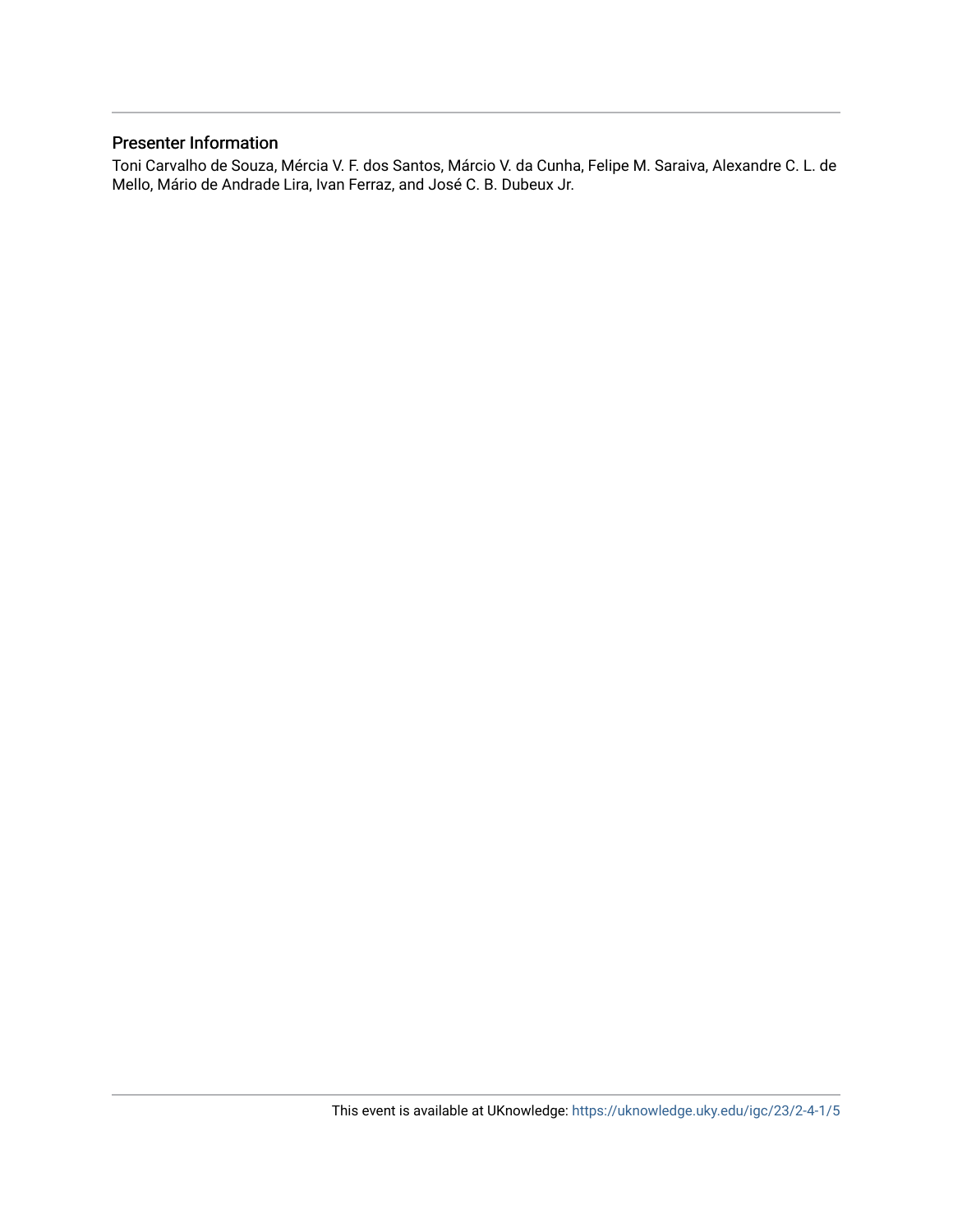Paper ID: 557 **Theme 2.** Grassland production and utilization **Sub-theme 2.4.** Water management to increase grassland and forage production

# **Management effect on rainfall use efficiency and growth rate of spineless cactus** *cv***. Miúda in Northeast Brazil**

# **Toni Carvalho de Souza<sup>1</sup> , Mércia Virginia Ferreira dos Santos1\*, Márcio Vieira da Cunha<sup>1</sup> , Felipe Martins Saraiva<sup>1</sup> , Alexandre CarneiroLeão de Mello<sup>1</sup> , Mário de Andrade Lira, Ivan Ferraz<sup>2</sup> , José Carlos Batista Dubeux Júnior<sup>3</sup>**

<sup>1</sup>Universidade Federal Rural de Pernambuco, Recife-PE, Brazil

<sup>2</sup>InstitutoAgronômico de Pernambuco, Recife-PE, Brazil

<sup>3</sup>University of Florida, Marianna-FL, USA

\*Corresponding author e-mail : [mercia@dz.ufrpe.br](mailto:mercia@dz.ufrpe.br)

**Keywords:** Harvest frequency, Manure cattle, Nitrogen, *Nopalea cochenillifera*

### **Introduction**

Spineless cactus has a high rainfall use efficiency. Under water deficit, they open their stomata during the night to capture atmospheric carbon dioxide when the air temperature is lower and relative humidity higher (Taiz and Zeiger, 2009), losing less water to the atmosphere. The rainfall use efficiency (RUE) can be expressed as the amount of water used by the crop to produce dry matter (Han and Felker, 1997). The RUE showed by spineless cactus, a CAM plant, is three to five times greater than the one observed in  $C_3$  and  $C_4$  plants (Felker and Russel, 1988; Nobel, 1991). Therefore, spineless cacti (*Nopalea*e *opuntia*) are important forage resource in northeast Brazil. Management practices, however, can affect the RUE and growth of spineless cactus, especially organic and mineral fertilization. Thus, the objective of this research was to evaluate the effect of organic and nitrogen fertilization and harvest frequency on rainfall use efficiency and growth rate of spineless cactus cv. Miúda (*Nopalea cochenillifera* Salm Dyck).

#### **Materials and Methods**

The experiment was carried out at the experimental research station of Pernambuco State Agricultural Institute (IPA), located in Caruaru, Agreste region of Pernambuco State. The site coordinates are 8°14' S and 35°55' W and altitude of 575 m above sea level. The rainfall during the experimental period was 946 mm and the soil of experimental station is classified as Regosol. Soil fertility results (0-20 cm layer) at the beginning of the trial are presented on Table 1. Treatments were a combination of organic fertilization  $(0, 10, 20,$  and  $30$  Mg of OM ha<sup>-1</sup> year<sup>-1</sup>, using cattle manure), levels of nitrogen fertilization  $(0, 120, 240, 400, 360, 400, 100, 100)$  levels and harvest frequency (annual or biennial).

| pH   | . .<br>dm<br>mg | $\text{cmol}_c \text{ dm}^{-3}$ |      |      |         |      |                      |               | , kg  |              |
|------|-----------------|---------------------------------|------|------|---------|------|----------------------|---------------|-------|--------------|
|      | n.              | --<br>T7                        | Na   | Al   | ~<br>Ċа | Mg   | $SB^2$               | ${\rm CEC}^3$ | T/T   | O.M.         |
| 4.78 | 10.45           | 0.19                            | 0.05 | 0.20 | 2.14    | 0.40 | .78<br>$\sim$<br>، ۱ | 5.46          | 500.5 | 10 7<br>17.I |

**Table 1.** Soil chemical characteristics at the experimental area before treatment application.

*<sup>1</sup>Mehlich 1; <sup>2</sup> sum of bases; <sup>3</sup> cation exchange capacity; <sup>4</sup> base saturation; <sup>5</sup> soil organic matter.*

The experimental design was randomized in blocks, arranged in a split-split-plot design with four replications per treatments. The main plot was the organic fertilization, the split-plot was the harvest frequency, and the split-split-plot the N fertilization. The cactus field was established in April and May of 2011. Plant spacing was 1.2 x 0.10 m, which is equivalent to a plant density of 83333 plants ha<sup>-1</sup>. The organic fertilization was applied after the planting (June/2011) and after the annual harvest (July/2012). In the first year of growth, the nitrogen fertilization was applied in 05 June, and 19 July. In the second year of growth, the nitrogen fertilization was applied in 28 June and 23 July, and 19 August. Response variables evaluated included daily growth rate (kg of DM ha<sup>-1</sup> day<sup>-1</sup>) and rainfall use efficiency (RUE, kg of DM mm<sup>-1</sup> of rainfall). Data were submitted to analysis of variance using the Proc Mixed procedure from SAS. LS Means were compared using the PDIFF procedure adjusted by Tukey used. When the effect of quantitative factors (organic and nitrogen fertilization) was significant (*p*< 0.05), polynomial orthogonal contrasts were used.